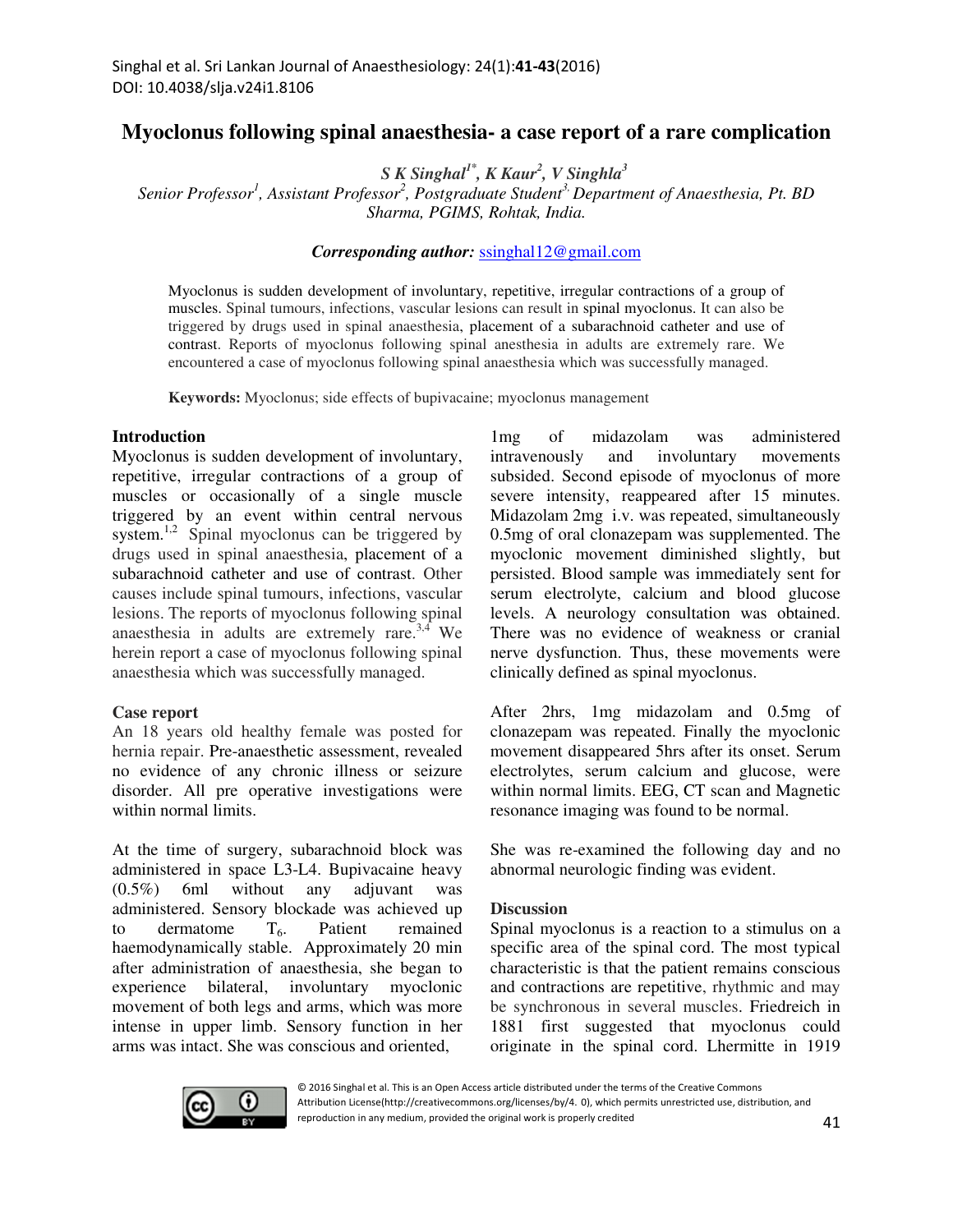established myoclonus of spinal origin in a case of traumatic transection of the spinal cord.<sup>1</sup>

The pathophysiology of spinal myoclonus seems to be an abnormal hyperactivity of the local dorsal horn interneurons with loss of inhibition of suprasegmental descending pathways usually restricted to a muscle, or a group of muscles.<sup>3</sup> In majority of myoclonus, the pathophysiology is unclear, but there is possibility of abnormalities or deficiencies in neurotransmitter receptors, including serotonin, GABA, opiate, glycine, and dopamine.<sup>2</sup>

Spinal myoclonus appears as stimulus-sensitive. Unlike other forms of myoclonus, it is unaffected by sleep, anaesthesia, or coma. The electroencephalogram remains normal in such myoclonic activity.<sup>4</sup>

The abnormal movements seen in our patient following spinal anaesthesia were limited to both limbs and trunk with preserved sensorium, leading to possibility of spinal myoclonus or psychogenic movement disorder. Psychiatric consultation ruled out the possibility of psychogenic myoclonus. Normal EEG, CT scan and MRI ruled out the possibility of epilepsy.

Local anaesthetics administered through intrathecal route may penetrate into the spinal cord, more towards the postero-lateral cord than in the anterior parts. The effect of the local anaesthetic on inhibitory neurons could have led to loss of inhibitory function in the spinal cord. $2^2$ 

Spinal myoclonus following spinal anaesthesia is extremely rare and there are only a few cases in the medical literature. The first case of myoclonus after spinal anaesthesia in the literature was published by Fox et al in 1979 who used neurotoxic local anaesthetic, tetracaine. $2.5$  Alfa and Bamgbade described a case of spinal anaesthesia in which the patient developed involuntary spastic movements of both lower limbs three hours after spinal anaesthesia and was successfully treated with the titrated dose of intravenous midazolam.<sup>6</sup> Intrathecal bupivacaine appears to be the most likely cause in this case, because of no seizure history, a normal neurological examination, and follow up imaging. In our case myoclonus subsided in 5 hours. Our patient also had no specific disease history and had unremarkable neurologic and laboratory findings, so the possible cause of spinal myoclonus was intrathecal bupivacaine.

Literature documents that no specific treatment is required in such cases, and patient respond to drugs like clonazepam, sodium valproate, sodium valproate, piracetam, levetiracetam, and fluoxetine.<sup>7</sup> Our patient also responded to midazolam and clonazepam.

Few authors have documented re-occurrence of spinal myoclonus but majority believes that it is an unusual and self-limiting adverse event of spinal anaesthesia, and usually resolves after the disappearance of the drug's effect. <sup>8</sup>

## **Conclusion**

In conclusion, anaesthesiologists must be aware of the potential for this very rare phenomenon to occur as a result of spinal anaesthesia. Also, anaesthesiologists should be careful in taking past anaesthetic history of recurrence. But spinal anaesthesia should be avoided in such patients in future surgeries and carefully plan anaesthetic technique for the patients who had previous episode of spinal myoclonus

### **References**

- 1. BK Ray, G Guha, AK Misra, SK Das. Involuntary Jerking of Lower Half of the Body (Spinal Myoclonus) JAPI 2005; **53** (2): 141-43. PMid:15847036
- 2. Sanjoaquín M, J Qui-ones JM, Teixeira C, Lalanza P, Issa R. Spinal myoclonus following spinal anesthesia. The Internet Journal of Anesthesiology. 2008 Volume 19 (2).
- 3. Abrão J, Bianco MP, Roma W, Krippa JAS, Hallak JE. Spinal Myoclonus after Subarachnoid Anesthesia with Bupivacaine. Rev Bras Anestesiol 2011; **61**: 5: 619-623 http://dx.doi.org/10.1016/S0034-7094(11)70073-3
- 4. Batra YK, Rajeev S, Lokesh VC, Rao KL. Spinal myoclonus associated with intrathecal bupivacaine and fentanyl in an infant. Can J Anaesth 2007; **54**: 587-8. http://dx.doi.org/10.1007/BF03022328

PMid:17602048

5. Celik Y, BekirDemirel C, Karaca S, Köse Y. Transient Segmental Spinal Myoclonus due to Spinal Anaesthesia with Bupivacaine . J Postgrad Med 2003;**49**:286 PMid:14597801